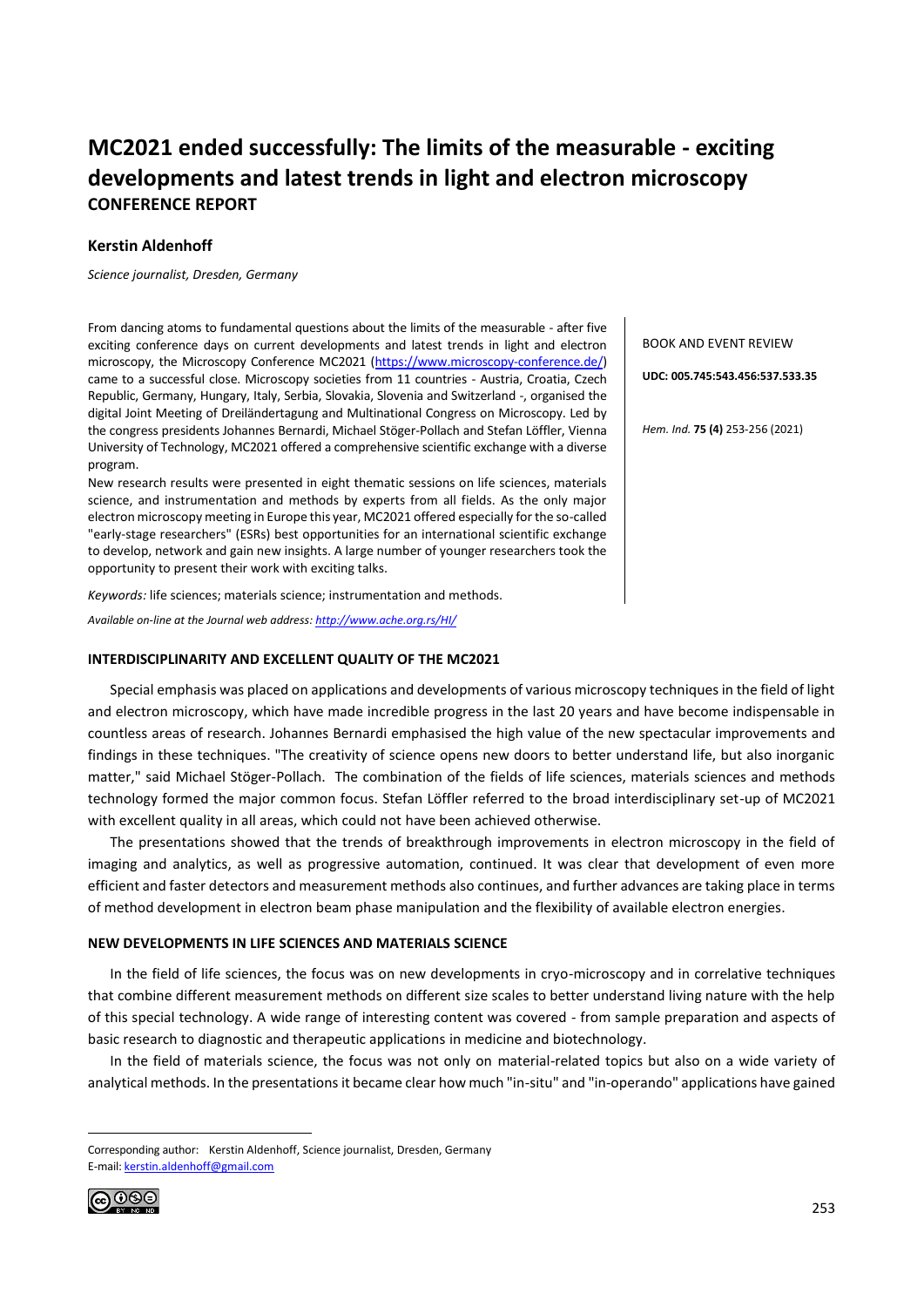in importance. For example, gas or liquid cell imaging and spectroscopic techniques have been shown to enable the investigation of chemical reactions and processes in near real time.



*MC2021 The Congress presidents, Johannes Bernardi, Michael Stöger-Pollach and Stefan Löffler (Foto CONVENTUS)*

Another focus was on investigations using a wide variety of analytical techniques, as well as micro- and nano-mechanical methods to study structure-property relationships in new functional materials. Sessions on energy storage, catalysts and semiconductors, and the study of metals and ceramics were well attended.

#### **ELECTRON MICROSCOPY IN MEDICAL RESEARCH**

Presentations on cryo-microscopy capabilities and applications of machine learning and automation highlighted the essential role that high-resolution electron microscopy plays in medical research. Fascinating applications of highresolution light microscopy were also presented in this area by labelling proteins genetically or marking them with dyes and tracking them in the organism. With regard to the fight against the coronavirus, it was fascinating to learn what an essential contribution high-resolution electron microscopy could make to the success of vaccine development. Thereby, understanding the complex structure of the viral envelope was crucial.

New developments in nanoscience were another conference focus. In addition to interesting presentations on the generation and investigation of nanostructures that can be produced by chemical processes or specifically by means of focused ion beams, research on 2D materials with special electrical properties, e.g., anisotropic dielectric properties, was presented.

#### **DISCUSSION ON THE EU PROJECT "HORIZON EUROPE"**

A special highlight was the high-level panel discussion on the EU project "Horizon Europe", in which new research infrastructures were presented. Internationally renowned experts shed light on the new opportunities offered by the European Union's planned research framework program to address global challenges for electron microscopy. Based on the analysis of previous projects, the question on how the electron microscopy community in Europe can organise broad access to its know-how was discussed. In this way, it will continue to play a crucial role in issues such as climate change adaptation, healthy oceans, climate-neutral cities, healthy nutrition and the fight against cancer.

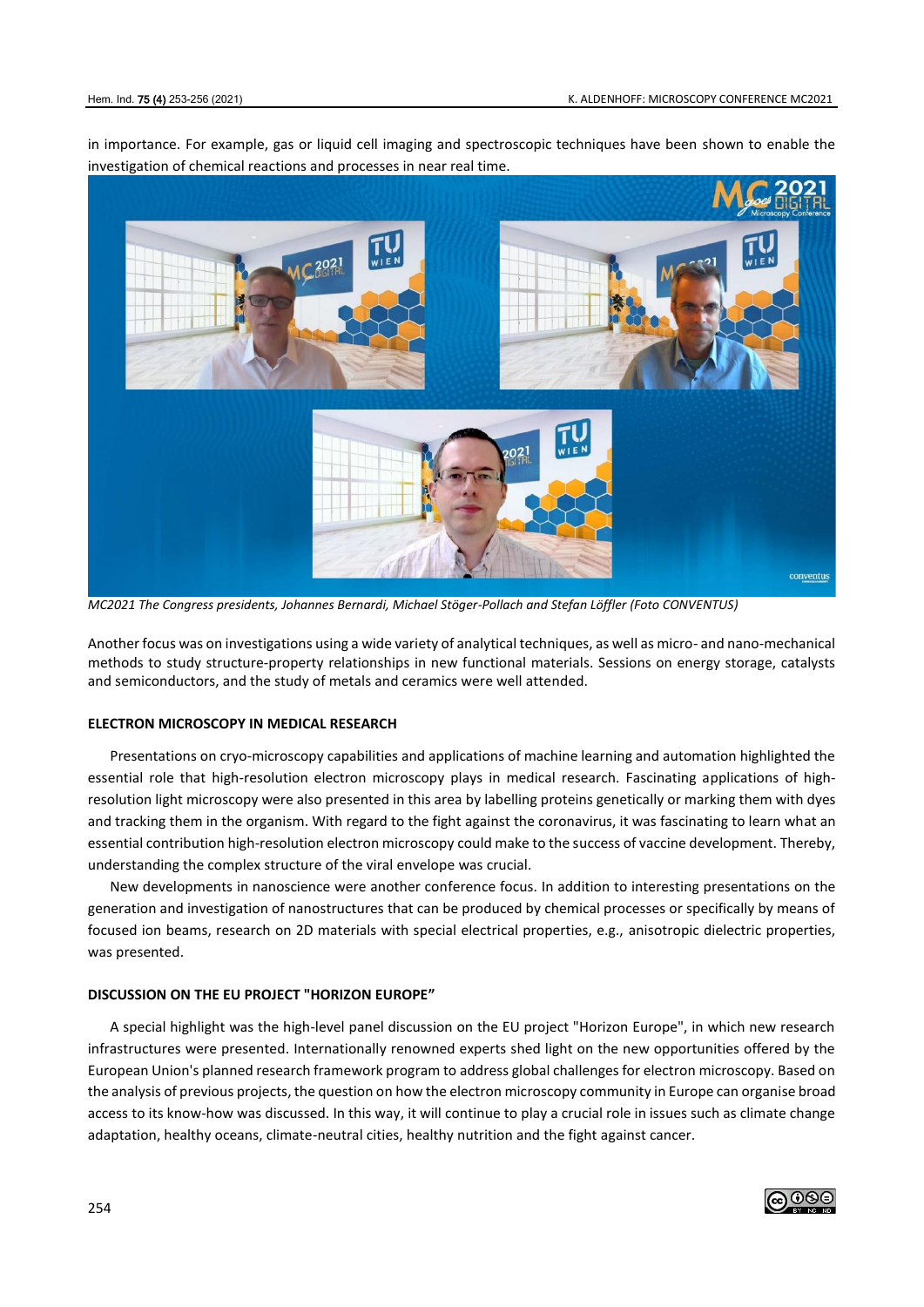#### **HIGH-PROFILE PLENARY SPEAKERS AND AWARD CEREMONIES**

Conference highlights were exciting presentations on important current topics. Renowned plenary speakers such as Sandra van Aert (University of Antwerp), Sarah Haigh (University of Manchester), Stefan Raunser (MPI Dortmund), Andreas Rosenauer (University of Bremen), Holger Stark (MPI Göttingen) and Marc Willinger (ETH Zurich) were able to inspire the participants with a broad range of topics in excellent presentations - from dancing atoms to fundamental questions about where the limits of the measurable lies.

A special highlight was the award of the internationally renowned Ernst Ruska Prize, awarded every two years, to Julia Mahamid (EMBL, Heidelberg) and to David A. Muller (Cornell University, USA), honoring the two scientists for their outstanding achievements in the field of electron microscopy. Joachim Mayer (RWTH Aachen and ER-C Jülich) was honored with the "Harald Rose Distinguished Lecture" award.

#### **OUTLOOK 2023**

Following the diverse exchange between young colleagues, experienced scientists and companies, the conference leaders were convinced that with MC2021 the successful series of joint conferences could be continued even during the pandemic. The next insights into the exciting properties of the world of atoms and molecules can be expected at the MC2023 Annual Meeting in Darmstadt from February 26 to March 2, 2023.